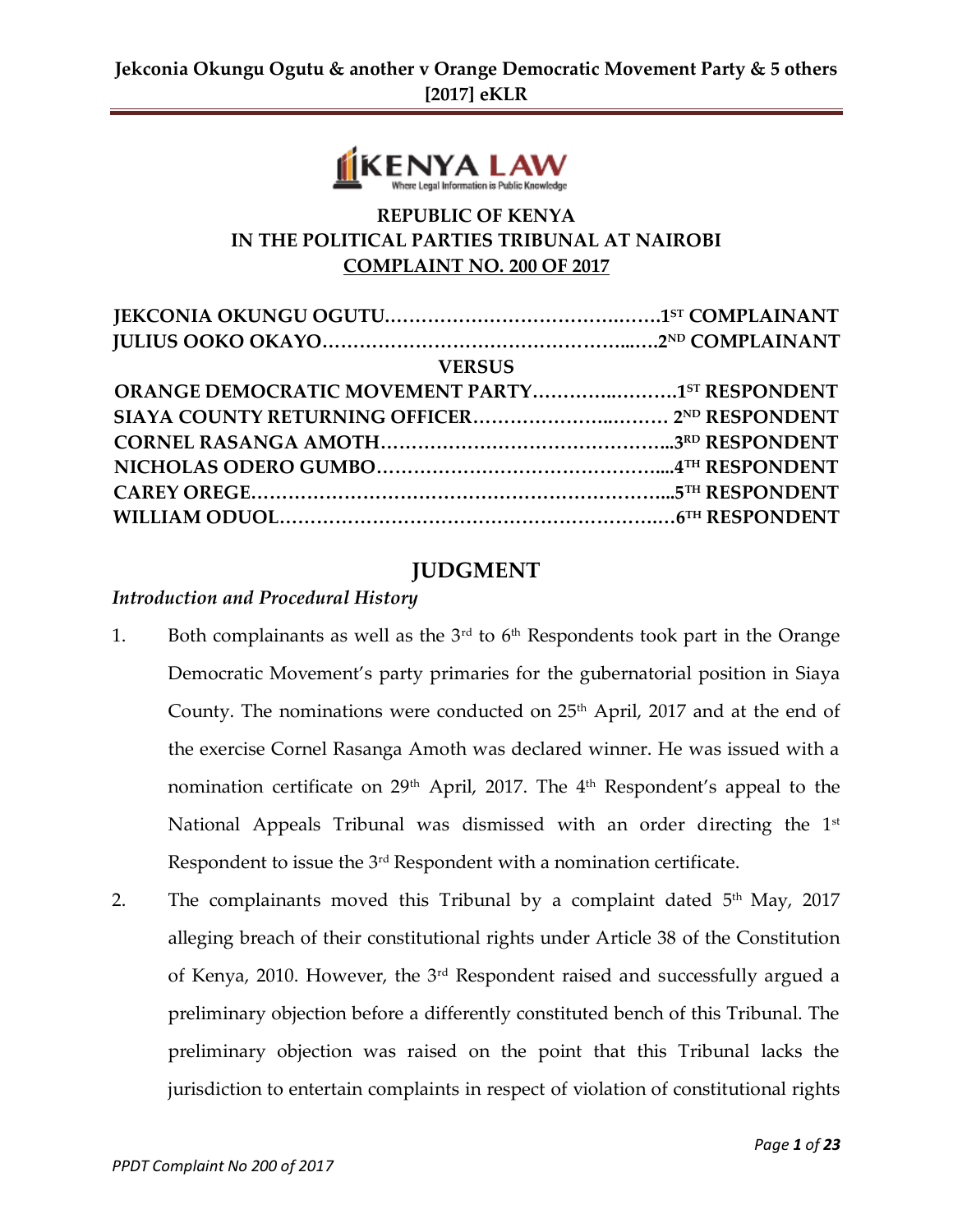and freedoms – even if the violations arise in the context of political party disputes including party primaries.

- 3. That bench of the Tribunal arrived at the conclusion that it had no jurisdiction to hear and determine such disputes because the same was specifically reserved for the High Court under Article 165(3). The petition was therefore dismissed for want of jurisdiction on 11<sup>th</sup> May, 2017.
- 4. On appeal Sergon J held that the Tribunal misconstrued the provision of section 40(1)(a) of the Political Parties Act, 2011 on the question as to whether the complainant's constitutional rights were affected since the issue was corollary to the core issue of determining the question as to whether the elections/nominations were conducted in accordance with the law, the party constitution and nomination rules.
- 5. The court held that the Tribunal had wrongly denied itself jurisdiction to determine a matter strictly within is mandate to hear and determine under section 40 of the Political Parties Act, 2011. The learned judge further held that the Appellant's political rights stated and protected under Article 38 of the Constitution of Kenya, 2010 is an issue which the Tribunal should have seized the opportunity and determine under Section 40(1) of the Political Parties Act, 2011.
- 6. In the end, Sergon J of the High Court remitted the matter back to this Tribunal with the following orders:
	- **i. The judgment of the Political Parties Disputes Tribunal delivered on 11.5.2017 dismissing the appellant's petition is set aside. The same is remitted back to the Political Parties Disputes Tribunal to be heard afresh before a different panel**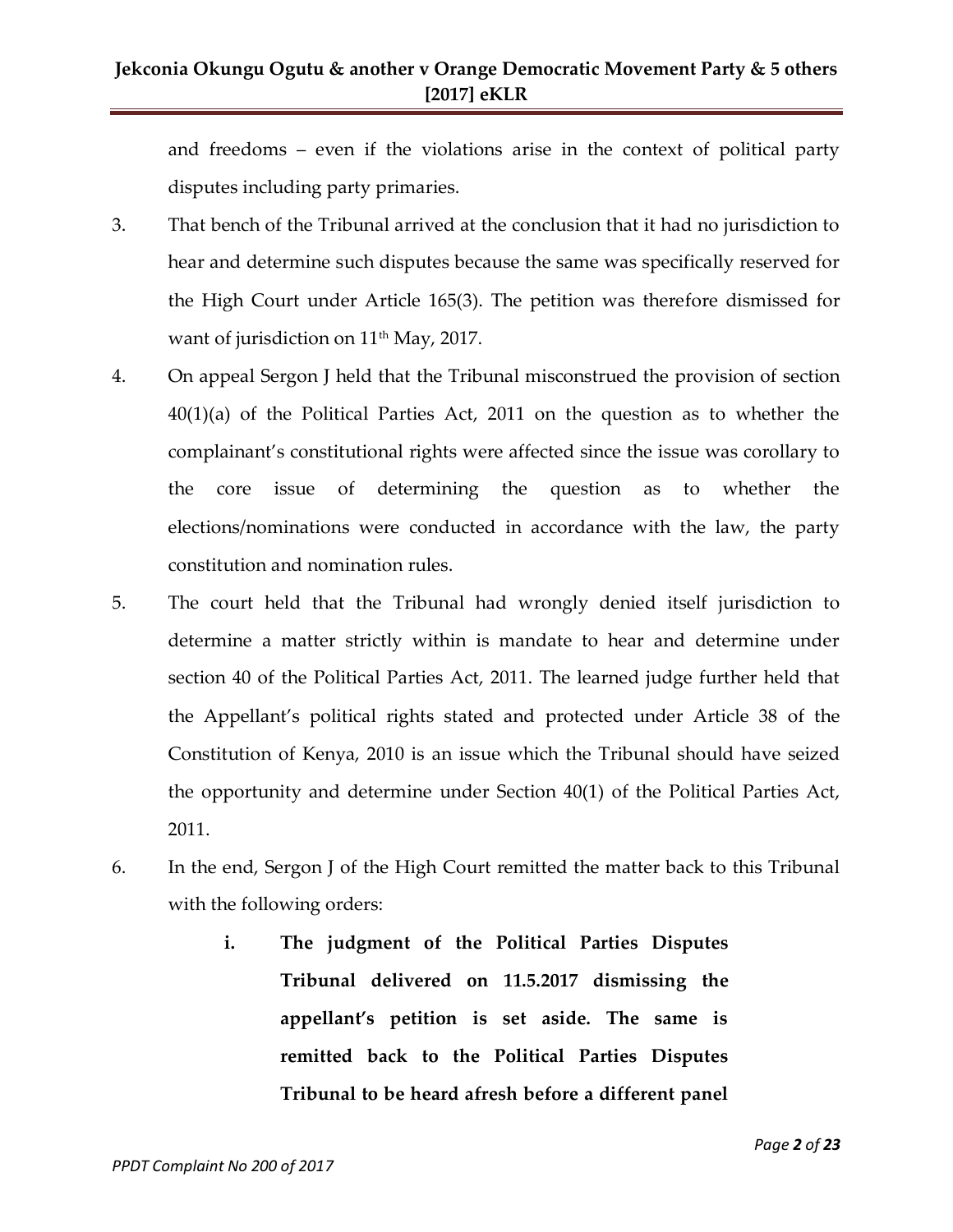**other than M. O. Lwanga, Desma Nungo and Dr. Adelaide Mbithi.**

- **ii. The Tribunal is further directed to hear and determine the motion dated 9th May, 2017.**
- 7. At the case conference held on  $25<sup>th</sup>$  May, 2017 in preparation for the fresh hearing the Tribunal issued directions as to the filing of responses and skeleton arguments. We further directed the  $1<sup>st</sup>$  Respondent to avail in reply to the case, copies of the final official tally of the Siaya County Gubernatorial nominations held on 25<sup>th</sup> April, 2017. The 1<sup>st</sup> Respondent was similarly directed to avail to the Tribunal, the list of party members submitted to both the Independent Electoral and Boundaries Commission (IEBC) and the Registrar of Political Parties at least 120 days to the election under section 28 of the Elections Act, 2011. Judgment was reserved to today 2nd June, 2017.
- 8. By the time of delivery of this judgment, the  $1<sup>st</sup>$  Respondent had not filed any response to the case, filed the final tallies or availed the party list of members as directed. The consequence is that the Tribunal is forced to determine the petition without that crucial information which is in the sole custody of the 1<sup>st</sup> Respondent.

#### **Petitioners' Case**

- 9. The Petitioners contend that on  $25<sup>th</sup>$  April, 2017 the 1<sup>st</sup> Respondent organized and conducted nominations for the gubernatorial position for the Siaya County which was to be conducted according to the Constitution of Kenya, the Political Parties Act, the Orange Democratic Movement Constitution and its Election and Nomination Rules.
- 10. However, the Petitioners submitted that the Nominations as organized and conducted by the  $1<sup>st</sup>$  Respondent contravened the Constitution, the Political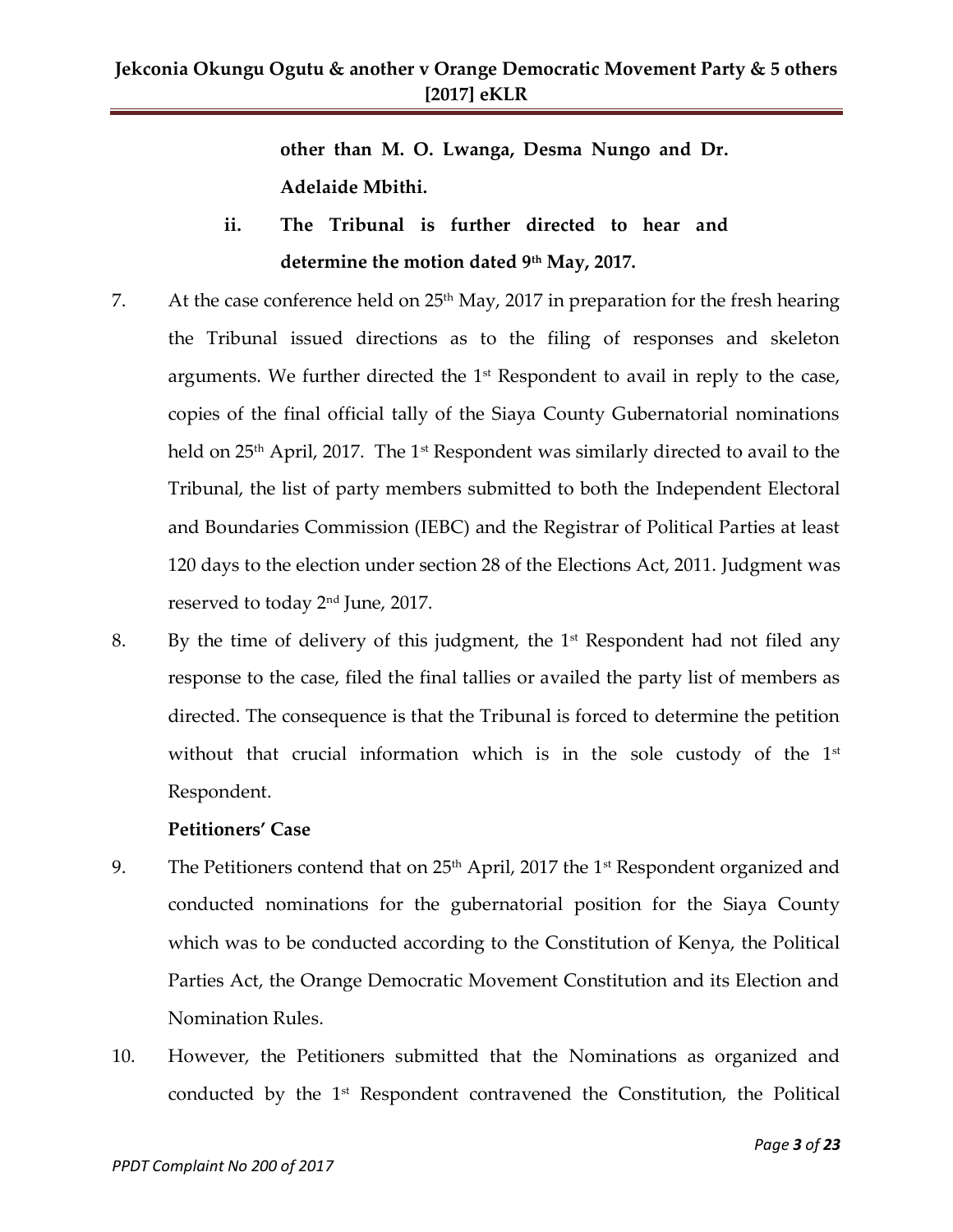Parties Act, 2011 and infringed the constitutional rights and legitimate expectations of party members including the petitioners and therefore should not be allowed to stand.

- 11. It was further submitted that the Petitioners as party members were entitled under Article 38 to participate in the affairs of the party and to vote for their preferred candidates under universal suffrage. Having conscientiously joined the 1 st Respondent as party members, the Petitioners legitimately expected to participate in its activities including voting in elections organized by the party.
- 12. The Petitioners submit that Article 91 of the Constitution every political party is mandated to abide by the democratic principles of good governance and to promote and practice democracy through regular and fair elections. Political parties, it was submitted, must also respect the rights of all persons to participate in the political process.
- 13. Against this background, it was claimed that the 1<sup>st</sup> Respondent had fundamentally breached the Constitution in three major ways that rendered the entire process unconstitutional, illegal and a sham. First, the there were no party registers leading to the exclusion of party members and voting by non-party members. Secondly, there was clear and blatant disenfranchisement of the members of the party. Third, the process was marred by unabated malpractices which compromised the electoral process and made it incredible. As a result, it could not be said that the elections were free and fair.
- 14. The Petitioners cited Rule 23.1 of the 1st Respondent's Election and Nomination Rules which is in the following terms:

## **For purposes of conducting elections by universal suffrage, the NEB shall ensure that there are registers of all party**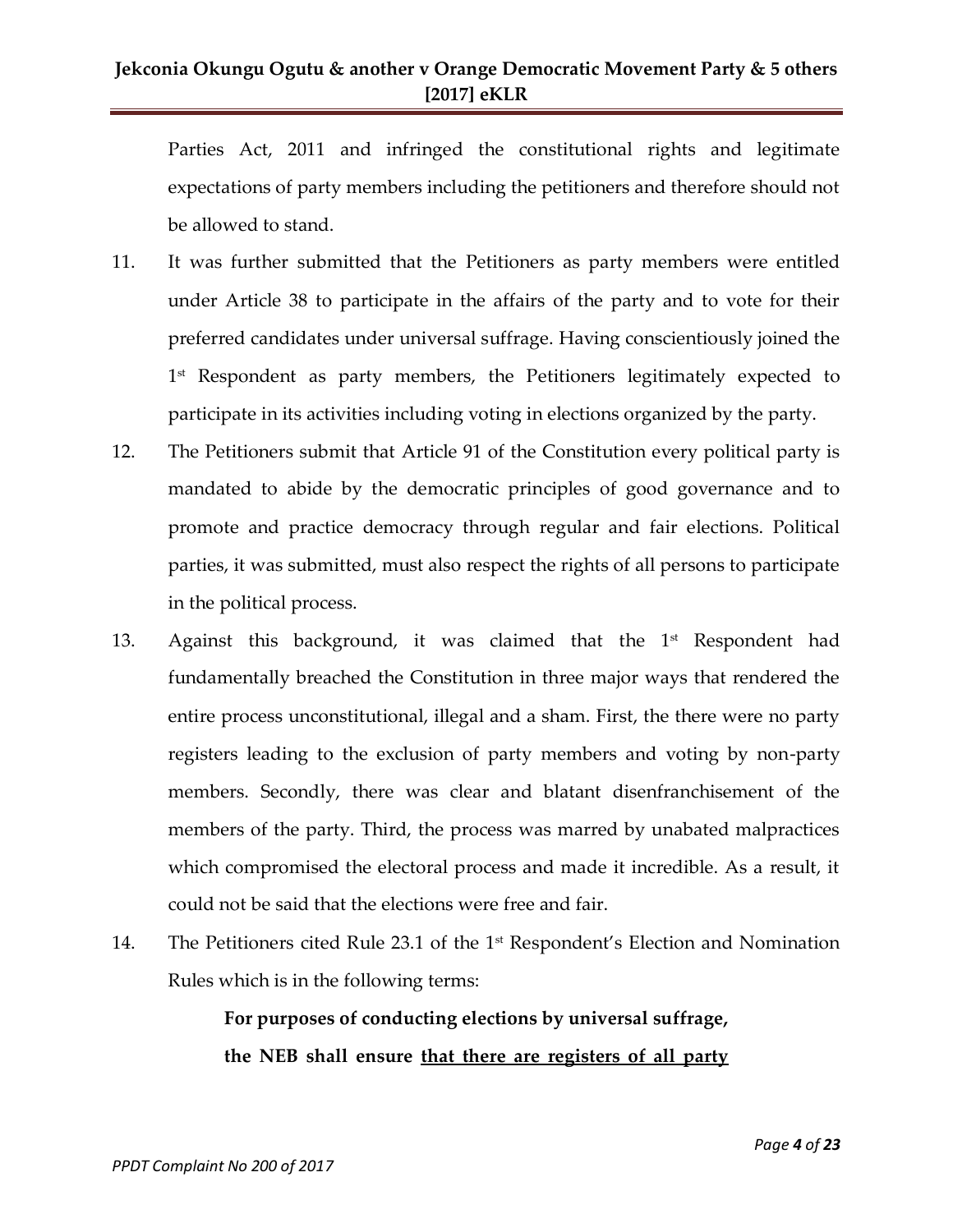## **members in all wards, Constituencies and Counties as the case may be.**

- 15. However, contrary to its own rules and the law the 1st Respondent failed to avail the party register at the polling station as was required and resorted to using the 2013 voters roll used by the Independent Electoral and Boundaries Commission. The effect of this was that only persons captured in the IEBC register, whether party they were party members or not, could participate in the 1<sup>st</sup> Respondent's nominations. Registered party members who had registered as IEBC voters after 2013 were excluded from participating in the nominations.
- 16. As a result, it was not only impossible to verify the status of those who voted in the nominations, but also the petitioners legitimate expectation to participate in the nominations was grossly infringed. Specifically, the  $1<sup>st</sup>$  Petitioner turned up to vote for the candidate of his choice, but was turned away because his name was not on the IEBC 2013 register of voters.
- 17. It was argued that the unlawful decision to use the IEBC 2013 register of voters instead of the party membership list, had the result of violating the obligation under Article 91(1)(e) to respect the right of all persons to participate in the political process. That aside, this development allowed non-party members to take part in the nominations thereby directly influencing the affairs of members.
- 18. The outcome of the nominations was affected because whereas the 1<sup>st</sup> Respondent has about 60,000 registered members within Siaya County, more than 200,000 persons voted in the 1st Respondent's gubernatorial elections. This fact violated the petitioners' rights and the rights of all party members.
- 19. It was further submitted that the results of the gubernatorial nominations were not verifiable due to the huge variations reflected in the outcome of the elections for comparable positions by ostensibly the same electorate who turned up on the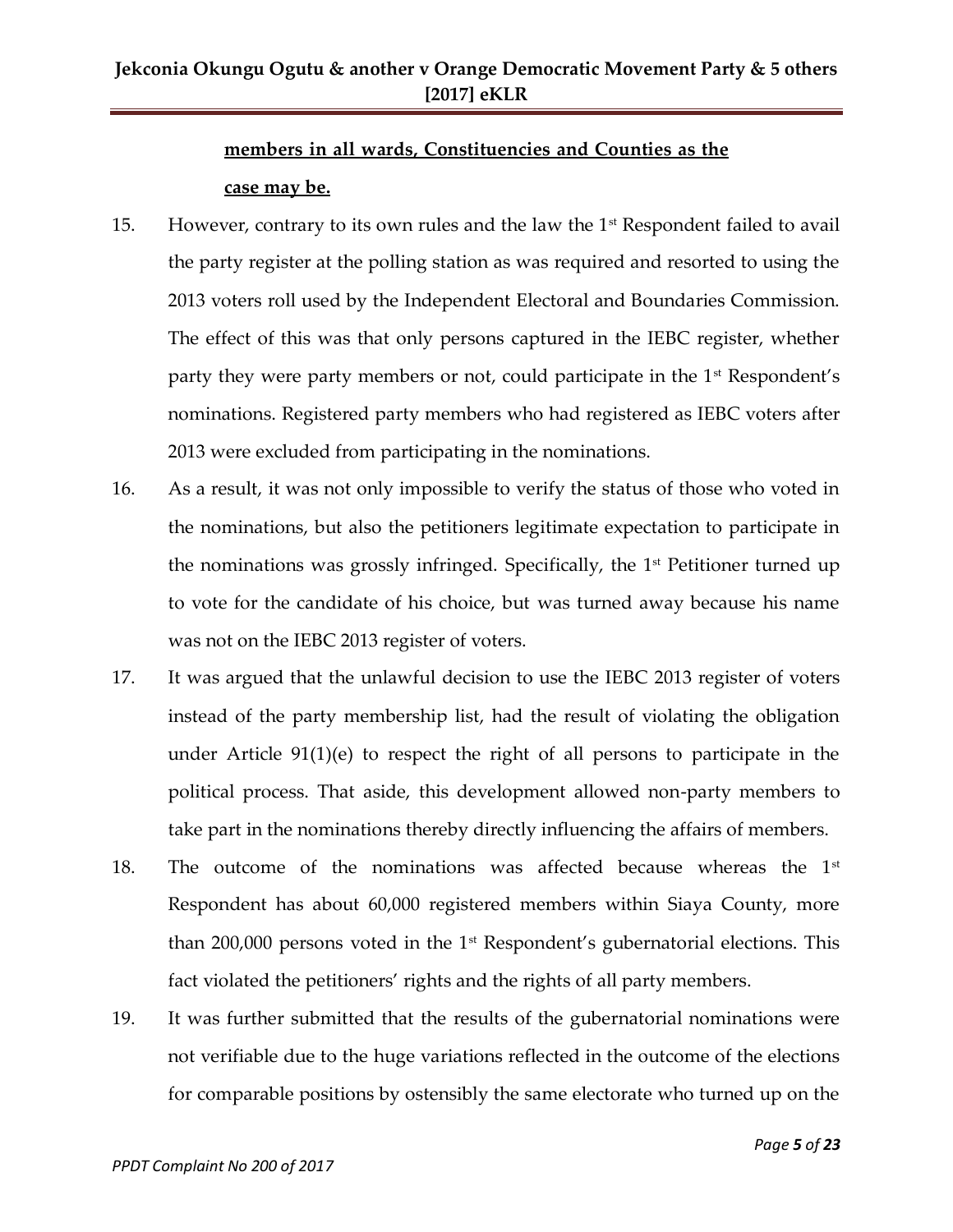polling day. Apart from exceeding the total number of registered party members, the total number of votes cast for the gubernatorial position exceeded votes cast for Senator by 90,000 and votes cast for the Women Representative position by some 140,000 votes, respectively.

- 20. As a result, the outcome of the nominations cannot be in accordance with the will of party members in Siaya County and the results are not credible and should not be allowed to stand.
- 21. On the second issue relating to electoral malpractices, the Petitioners allege that the nominations were marred by several malpractices which render the nominations unfair, unverifiable and unaccountable contrary to the constitutional as well statutory thresholds, not to mention the 1st Respondent's own rules.
- 22. The 1<sup>st</sup> Petitioner has deposed to these allegations in his affidavit dated  $5<sup>th</sup>$  May, 2017 sworn in support of the allegations. He states that numerous polling stations used plain exercise book pages as ballots thus compromising the credibility of the elections and the legitimacy of the results. Moreover, on the day of the nominations, polling material arrived as late as 8:00pm at Kamin Ogedo Primary School polling station and Kamalumbe Primary School polling stations. The outcome of the nominations was purportedly declared while some subcounty results were still being counted and tallied. These results were in any event announced by a stranger to the process; who was not the duly appointed County Returning Officer.
- 23. The exercise of free will in the nominations was also vitiated by electoral violence at Siger Primary School, Karapul Primary School, and Bar Kogonga Primary School polling stations. It was alleged that the  $3<sup>rd</sup>$  Respondent and his supporters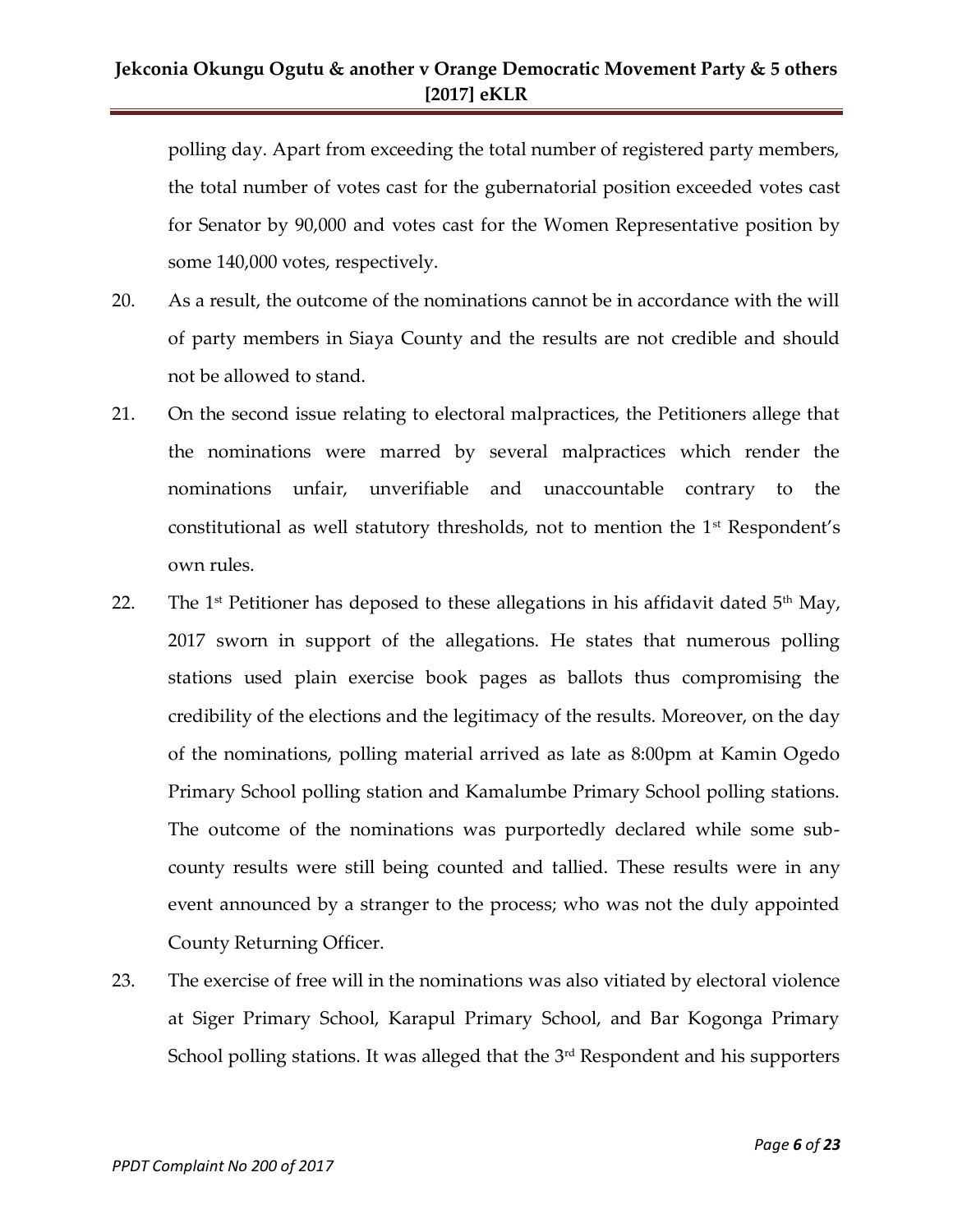clad in t-shirts bearing his image caned up voters who had queued up to vote. The police were forced to intervene.

- 24. The Petition was further supported by the affidavit of Diana Akinyi Otieno a voter and duly registered party member. She deposed that she witnessed voter bribery at Nyang'anga Primary School polling station and that an attempt was made to influence her as well.
- 25. The claims of voter bribery were corroborated by Esther Achieng Otieno who was the 4<sup>th</sup> Respondent's agent at Nyang'anga Primary School polling station. She deposed in her affidavit that she witnessed the 3<sup>rd</sup> Respondent give money to his supporters and agents for distribution to voters. She was threatened with violence and was obstructed from effectively observing the polling process to confirm that it was being conducted in a free and fair manner.
- 26. Shem Opiyo Waringa deposed to similar events at Nyang'inja Primary School concerning bribery of voters by supporters of the 3rd Respondent.
- 27. Edwin Otieno Obara deposed that he was a voter at Malomba Primary School. At 9:00am on the polling day, he heard chants of *"Rasanga tibim! Rasanga Tialala!"*  ostensibly in support of the 3<sup>rd</sup> Respondent. He witnessed the 3<sup>rd</sup> Respondent remove a bundle of notes from his pocket and hand it over to one of the cheerleaders. Chaos erupted as the crowd hustled over the money. He further testified that polling material arrived past 6:00pm when voters had given up and returned to their homes.
- 28. Justus Odima Odimo who participated in the nominations at Karapul Primary School polling station also swore an affidavit. While he was on the queue, goons bedecked in t-shirts bearing the 3rd Respondent's images violently evicted voters from the queues. We however note that the evidence at paragraph 13 of his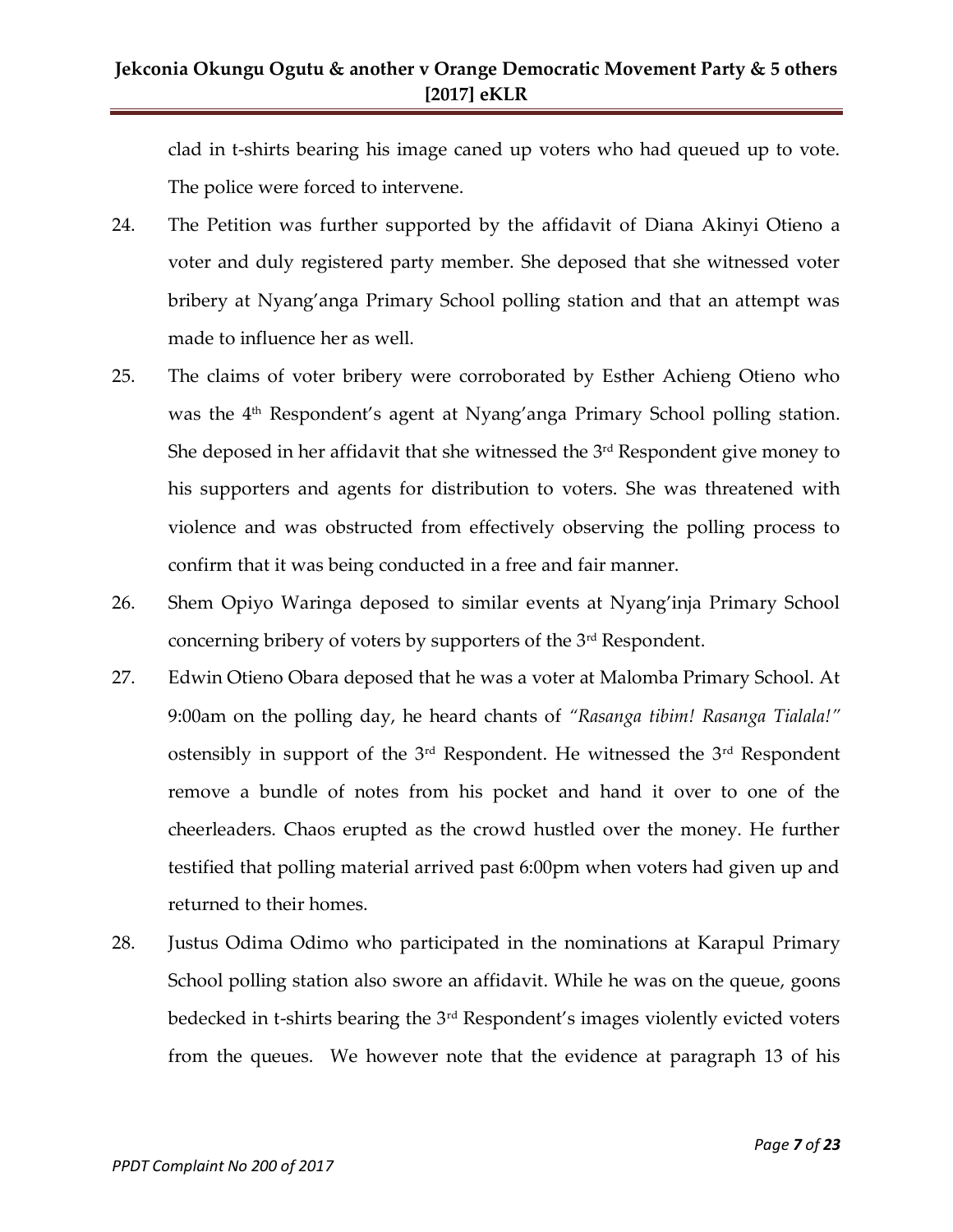affidavit is confusing as to the name of the polling station where the violence occurred.

- 29. Justus Ouma Onyango swears that he was the  $4<sup>th</sup>$  Respondent's Chief Agent on the polling day. He was stationed at Alego-Usonga tallying center. However, he visited Agoro Oyombe Primary School, Agoro Tula Primary School, Aluny Primary School as well as Ngiya Primary School polling stations as the agents stationed at those polling stations had complained of delays in the arrival of polling material.
- 30. He returned to the polling station to await the results. Tallying started at 11:00pm, but was incomplete the following day by 10:00am. A number of polling stations were yet to submit their results and efforts by the  $1<sup>st</sup>$  Respondent to contact the responsible returning officers were futile. As a result of this development, results had not been announced by midday of  $26<sup>th</sup>$  April, the day following the nominations. He was roughed up by the  $3<sup>rd</sup>$  Respondent's officers.

#### *1 st and 2nd Respondent's Case*

31. By the time of delivery of this judgment, the  $1<sup>st</sup>$  Respondent had not filed any response to the case or availed the party list of members as directed.

#### *3 rd Respondent's Case*

- 32. The  $3<sup>rd</sup>$  Respondent filed a replying affidavit as well as submissions dated  $25<sup>th</sup>$ May, 2017 in opposition to the Petition. The  $3<sup>rd</sup>$  Respondent submitted that he had emerged winner after garnering some 143,446 votes followed by the 4<sup>th</sup> Respondent with who had  $87,467$  votes while the  $6<sup>th</sup>$  and  $5<sup>th</sup>$  Respondents each emerged 3<sup>rd</sup> and 4<sup>th</sup> respectively.
- 33. Being aggrieved with the outcome of the nominations, the 4<sup>th</sup> Respondent filed an appeal before the 1<sup>st</sup> Respondent's National Appeals Tribunal which was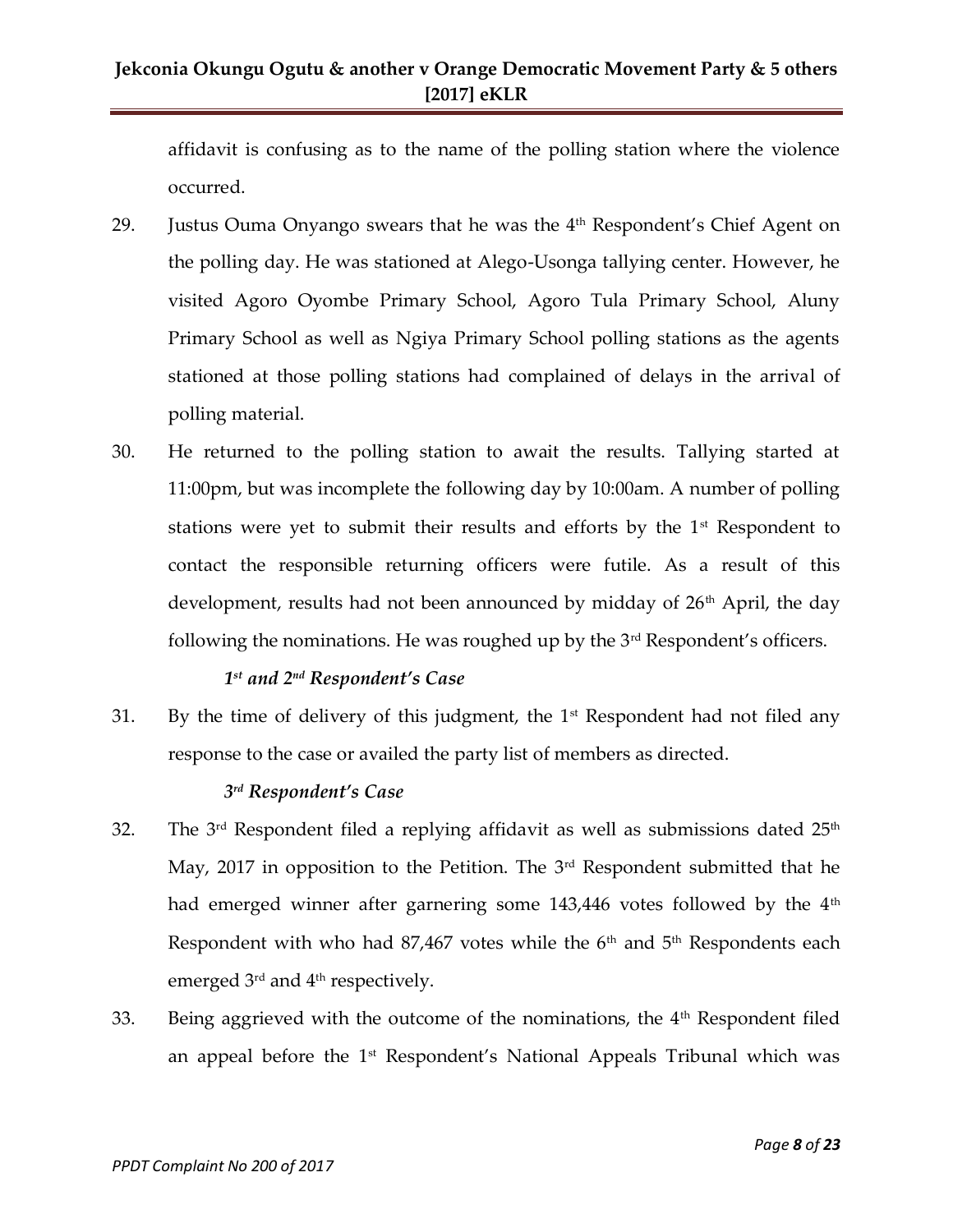dismissed on 3rd May, 2017. Two days later, the Petitioners filed this petition which was heard and dismissed as earlier adverted to in this judgment.

- 34. The  $3<sup>rd</sup>$  Petitioner contended that only the  $4<sup>th</sup>$  Respondent was a party to the dispute before the NAT. As a result, the Petitioners who had not appeared before the NAT could not rely on that appeal. They had failed to invoke internal dispute resolution mechanisms and the petition was liable for dismissal.
- 35. Second, the 3rd Respondent submitted that the petition raised constitutional issues of alleged violation of fundamental rights under the Bill of Rights. The violations relate to Article 38 and 90 of the Constitution. As a result, the Tribunal has no jurisdiction as the jurisdiction to enforce the Bill of Rights is conferred upon the High Court by dint of Article 165 as read with Article 22 of the Constitution. As a result, it was submitted that the Tribunal lacked the jurisdiction to hear and determine the claim and it should therefore be dismissed with costs to the 3rd Respondent.
- 36. Concerning the allegation that the nomination process in Siaya County did not meet the constitutional threshold, it was submitted that whereas the Petitioners contended that the entire exercise was flawed, they had not sought nullification of Senatorial, National Assembly, Woman Respresentative and County Assembly results. To the 3rd Respondent, there could be no two ways about the matter. Either all the results in respects of all the positions should be nullified or all in the alternative all of them should be upheld.
- $37.$  The  $3<sup>rd</sup>$  Respondent further submitted that the allegations in the petition were similar to the allegations raised by the  $4<sup>th</sup>$  Respondent before the NAT. Similarly, it was submitted that the Petitioners had not proved that they were members of the 1st Respondent. A political party is a member's club and only members could have and exercise rights conferred on them by the party. Besides that, the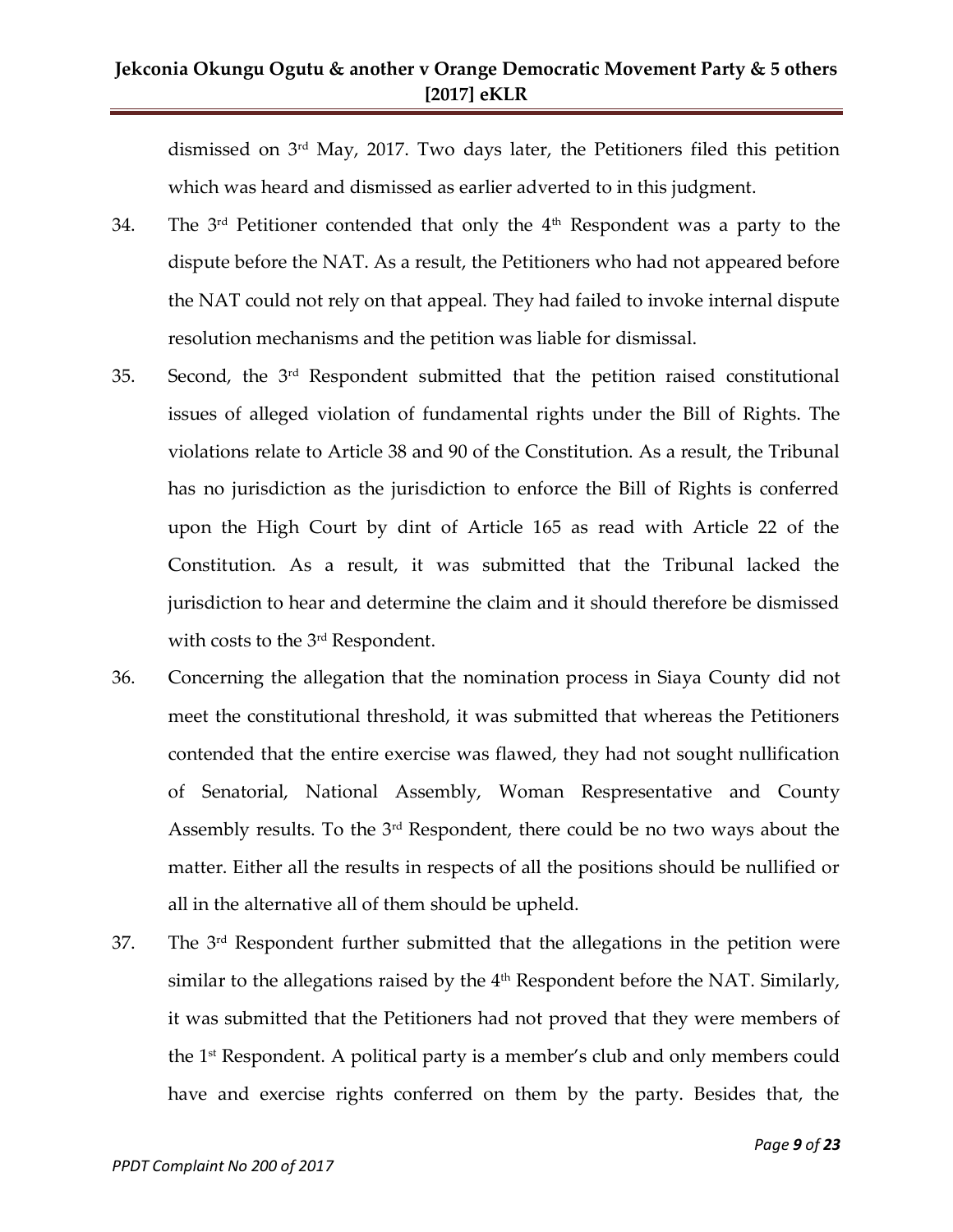petitioners had not proved that they were registered voters in Siaya County. They had not produced copies of their national Identity Card to prove that they hailed from or had relations with Siaya County.

- 38. The net result was that there was no iota of evidence before the Tribunal about the claims. The burden of proof rests with the person who alleges it was incumbent on the petitioners to prove that they were party members and voters from Siaya County.
- 39. Additionally, the Petitioners had not provided evidence of disenfranchisement of members. They had failed to avail a list of members who had been precluded from voting or that of non-party members who had voted. Further, it was submitted that the allegations of over voting were wild because they had not been substantiated or supported with evidence.
- 40. Concerning late delivery of materials at Memba Primary School, Kamin Ogedo Primary School, St Lazarus Primary School, Kamalumbe Primary School and Ndori Dispensary polling stations, it was alleged that whereas the nomination exercise experienced minor logistical challenges the same did not affect the nomination exercise or its results. These logistical challenges, it was submitted, affected all the candidates who participated in the nominations equally.

### *4 th, 5th and 6th Respondents' Case*

41. The  $4<sup>th</sup>$  to  $6<sup>th</sup>$  Respondents did not file responses to the Petition.

#### *Issues for Determination*

- 42. From the rival the pleadings and submissions from the parties in dispute these are the issues for determination by this Tribunal:
	- **(a) Does this Tribunal have the jurisdiction to hear and determine this dispute?**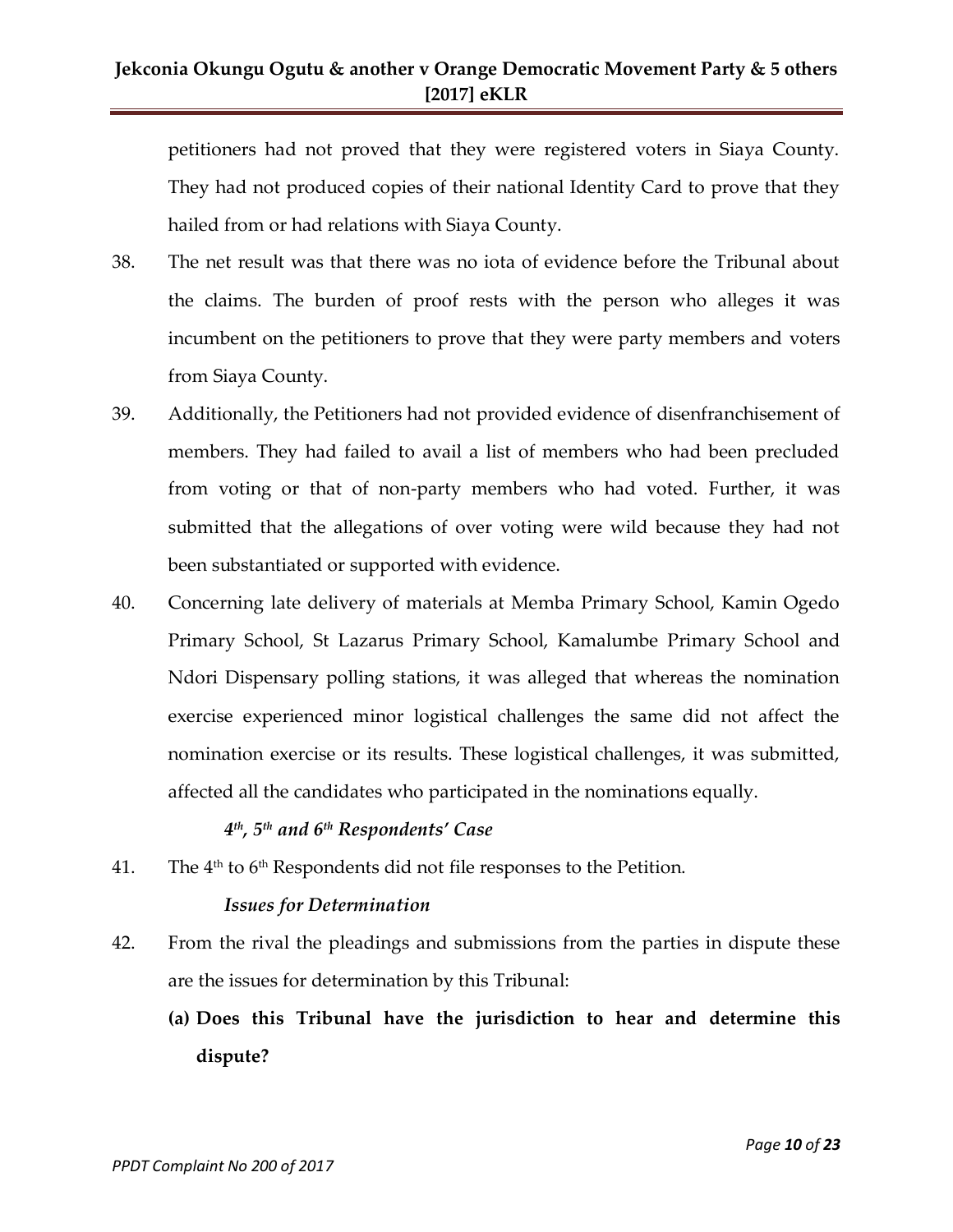- **(b) Does the Tribunal have the jurisdiction to apply or interpret the Constitution in the limited context of political party disputes?**
- **(c) Did the 1st Respondent conduct free and fair nominations for the position of Governor, Siaya County?**
- **(d) What are the appropriate reliefs in this complaint?**

#### *Determination of Issues*

- **(a) Does this Tribunal have the jurisdiction to hear and determine this dispute?**
- 43. Jurisdiction is what legitimizes a court or Tribunal's adjudicatory powers over any political party dispute before it. It is what breathes life, not just into the disputes before the Tribunal turning them into justiciable claims, but also validates the orders issued by the Tribunal in the final determination of the rights and interests of the parties to the dispute before the Tribunal. Accordingly, we must first satisfy ourselves that we have the jurisdiction to this complaint or we would be bound to down our tools. See *Owners of the Motor Vessel "Lillian S" v Caltex Oil* **(Kenya) Ltd [1989] KLR 1.**
- 44. The  $3<sup>rd</sup>$  Respondent contended that the Tribunal lacks jurisdiction over the claim since the petitioners had not appealed to the  $1<sup>st</sup>$  Respondent's National Appeals Tribunal. It was contended that since only the 4<sup>th</sup> Respondent was a party to the dispute before the NAT, the Petitioners could not rely on that appeal. They had failed to invoke internal dispute resolution mechanisms and the petition was liable for dismissal. In response, the Petitioners averred that section 40(1)(fa) does not require the petitioners to first attempt internal dispute resolution mechanisms. In any case such attempts would be futile inter alia in view of the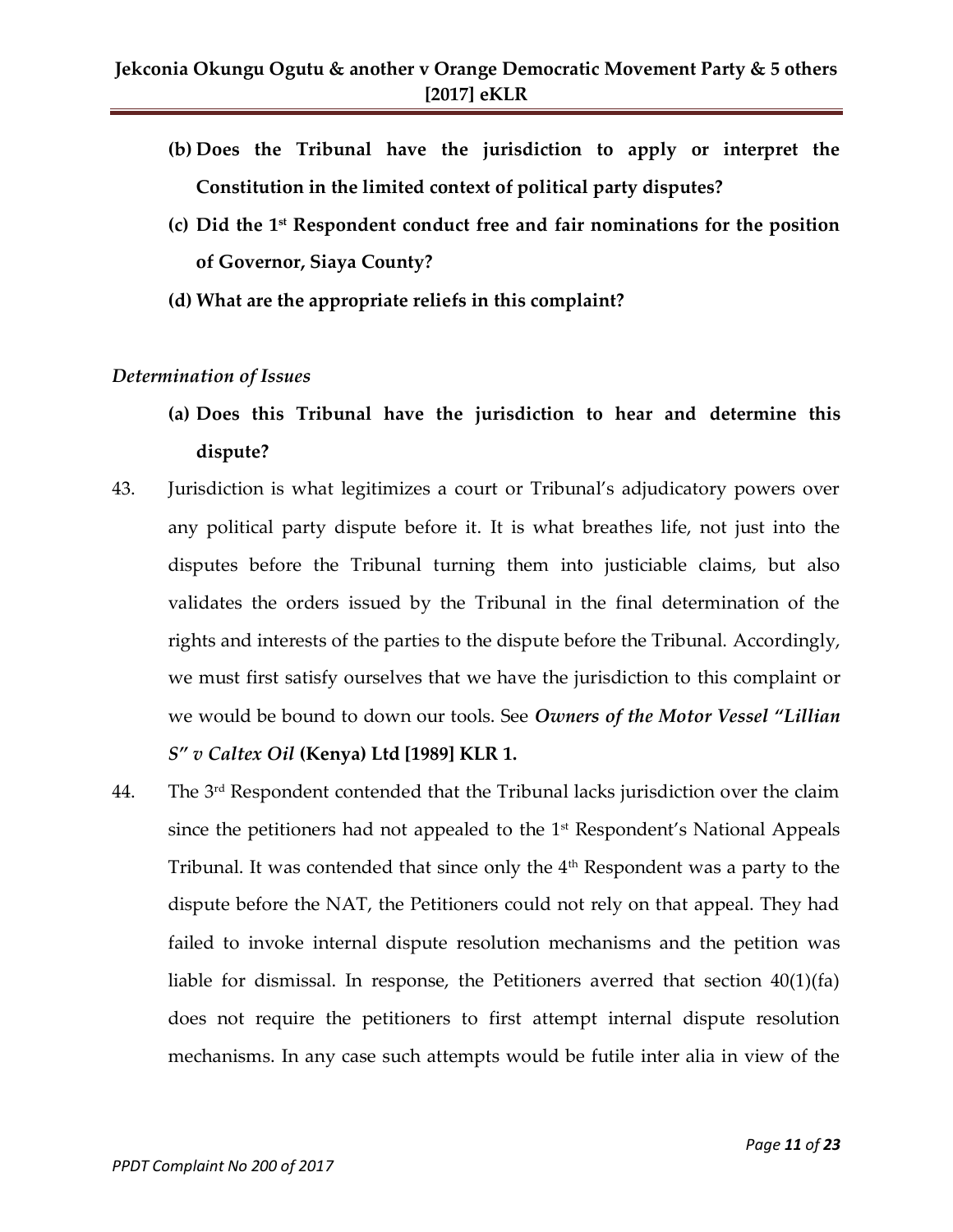timelines and the fact that the 4<sup>th</sup> Respondent had submitted that same dispute to the 1 st Respondent.

45. We hold that the jurisdictional argument is a mere ploy to dislodge the Claimant from this Tribunal's seat of justice. There is no mandatory requirement for one to exhaust internal dispute resolution in disputes between independent candidates and political parties, appeals from decisions of the Registrar and disputes over party primaries. We held as follows in *Complaint No 250 of 2017 Jamleck Kamau & 4 others v Jubilee Party & 3 others*:

> **We assert that this Tribunal has both original and appellate jurisdiction over disputes from party primaries. Consequently, the Tribunal's jurisdiction is not in any way affected, by the validity or invalidity of any proceedings before the party's internal dispute resolution mechanism. We further hold that the proviso in section 40(2) of the Act only covers the classes of disputes in section 40(1)(a), (b), (c) or (e). The proviso does not extend to disputes between independent candidates and political parties, appeals from decisions of the Registrar and disputes over party primaries.**

- 46. Parliament does not waste words. It was aware of the existence of section 40(2) of the Act when it amended section 40(1) to include sub-section (fa). Parliament did not extend the proviso in section 40(2) to cover disputes arising from party primaries. That's a burden this Tribunal would be loathe to extend to litigants who are properly before it.
- 47. Besides that, assuming that there was a need to attempt internal dispute resolution mechanisms, we cannot buy the  $3<sup>rd</sup>$  Respondent's argument that it is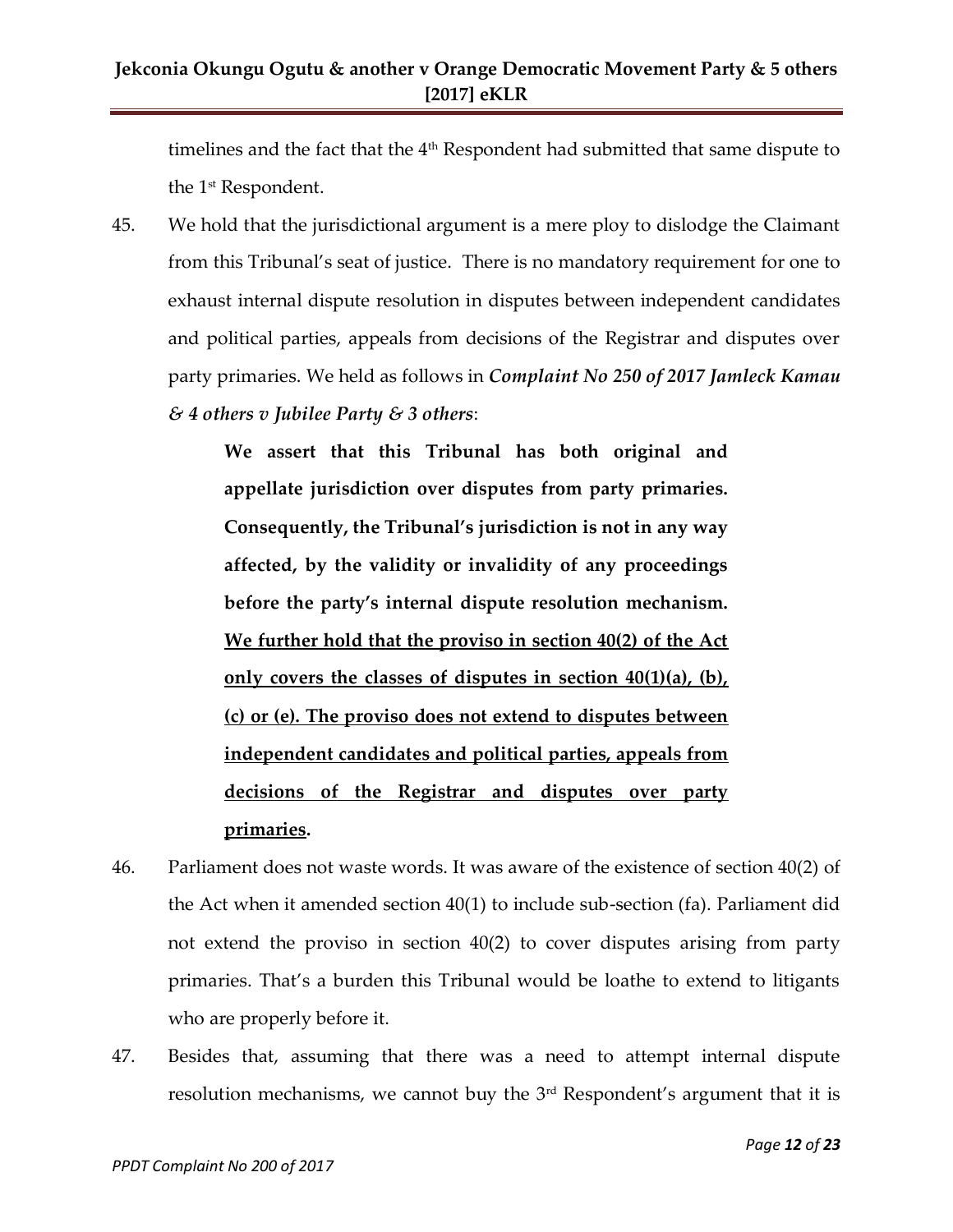necessary for the individual litigant as opposed to the material dispute to be subjected to internal party dispute resolution processes. As we see it, section 40(2) refers to 'dispute', and not 'parties to a dispute'. As a result, once a dispute has been referred to an internal party processes, any party, interested party or other person affected by that dispute may henceforth invoke the jurisdiction of this Tribunal. There is no need for the particular litigant to have personally appeared before the internal party dispute resolution mechanism.

48. It was further contended without evidence that the Petitioners before this Tribunal were contrary to their uncontroverted affidavit evidence, not party members. The 1<sup>st</sup> Respondent did not file its list of party members as directed to enable the Tribunal inter alia ascertain the membership of the Petitioners. The assertion by the 3rd Respondent is a mere denial.

## **(b) Does this Tribunal have the jurisdiction to apply or interpret the Constitution in disputes which are properly before it?**

49. The 3rd Respondent submitted that the petition raised constitutional issues of alleged violation of fundamental rights and freedoms under Article 38 as well as the obligations of political parties under Article 90 of the Constitution. As a result, it was contended that the Tribunal has no jurisdiction as jurisdiction to enforce the Bill of Rights is conferred upon the High Court by dint of Article 165 as read with Article 22 of the Constitution. It is possible to tell from the text of the Constitution itself whether or not this Tribunal has the jurisdiction or duty to enforce the Bill of Rights in the limited context of political party disputes under section 40 of the Act.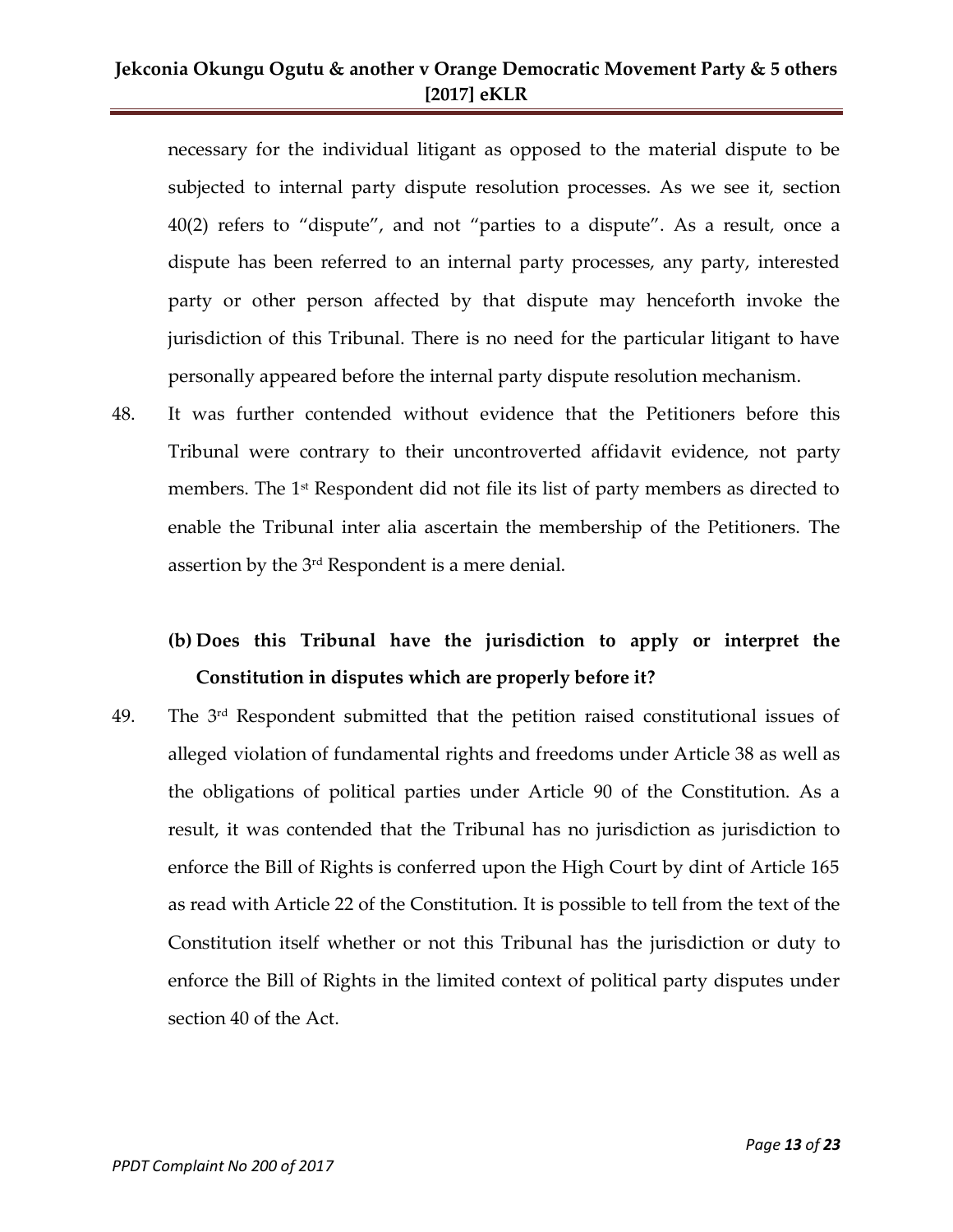- 50. To begin with, Article 3 of the Constitution imposes an obligation on every person to respect, uphold and defend the Constitution. Prima facie, in any matter over which it has jurisdiction this Tribunal has the duty uphold the Constitution.
- 51. Besides that, Article 4(2) of the Constitution creates Kenya as a *multiparty* democratic state based on the supremacy of the Constitution and founded upon the 'national values and principles of governance' in Article 10. The national values, relevant to this dispute, include the rule of law, democracy and participation of the people in addition to human rights and good governance. In turn, these national values and principles of governance in Article 10 bind all persons including *this Tribunal* whenever it applies or interprets the Constitution or any law including the Elections Act, 2011 and the Political Parties Act, 2011.
- 52. Further, Article 19(1) proclaims the Bill of Rights as the integral foundation of Kenya's democratic state and framework for all economic, social and cultural policies. The Bill of Rights, under Article 20(1), applies to *all law* and binds all state organs and all persons. This injunction, needless to say, extends to the Political Parties Act, 2011 as well as this Tribunal.
- 53. Be that as it may, Article 20(4) expressly evinces the possibility of constitutional interpretation by *tribunals* when it provides:
	- **(4) In interpreting the Bill of Rights, a court, tribunal or other authority shall promote-**
	- **(a) the values that underlie an open and democratic society based on human dignity, equality, equity and freedom; and**
	- **(b) the spirit, purport and objects of the Bill of Rights**
	- **(5) In applying any right under Article 43, if the State claims that it does not have the resources to implement**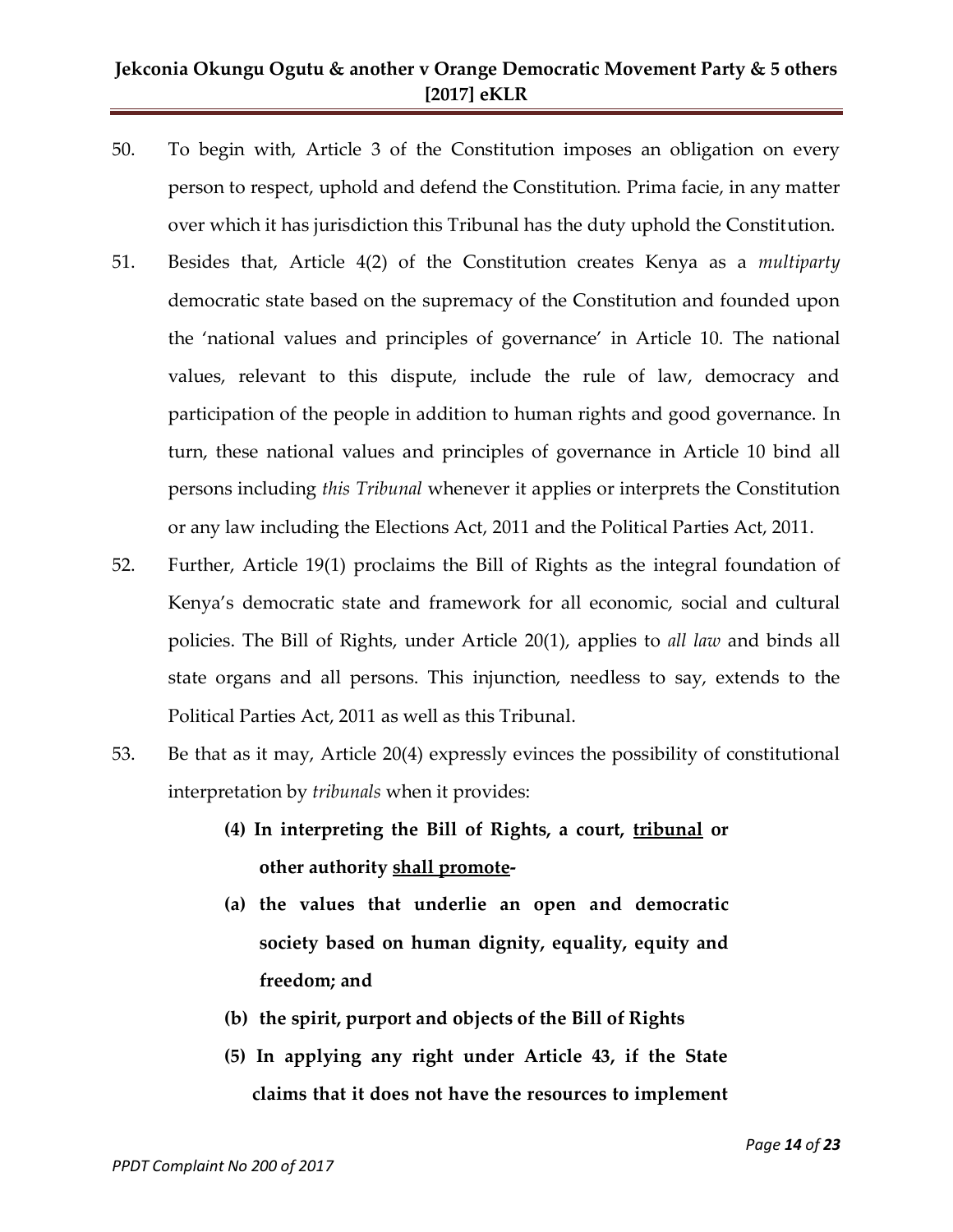# **the right, a court or tribunal or other authority shall be guided by the following principles…**

- 54. Article 24(3) similarly foresees the question of limitation of rights arising before a tribunal. It states that the State or person seeking to justify a limitation shall demonstrate to the court, *tribunal* or other authority that the requirements of Article 24 have been satisfied.
- 55. Moreover, as a state organ established by authority of Article **169(1)(d)** of the Constitution, this Tribunal is obligated by Article 21(1) to *observe*, respect, *protect*, *promote* and *fulfill* the rights and fundamental freedoms in the Bill of Rights. The obligations to *observe*, *protect*, *promote* and *fulfill* are all positive obligations imposing a positive duty to act appropriately on this Tribunal.
- 56. As a matter of fact, Article 22(2) requires Parliament to confer original jurisdiction in appropriate cases to subordinate courts to hear and determine applications for redress of denial, violation or infringement of, or threat to, a right or fundamental freedom in the Bill of Rights.
- 57. Similarly, in relation to the right to fair administrative action, Article 47(3) provides:

**Parliament shall enact legislation to give effect to the rights in clause (1) and that legislation shall –**

**(a) provide for the review of administrative action by a court or if appropriate, an independent and impartial tribunal; and**

**(b) promote efficient administration.**

58. Parliament has since enacted the Fair Administrative Action Act, 2015 whose section 7(1) provides that any person who is aggrieved by an administrative decision may apply for review of the decision *inter alia* to a *tribunal* in exercise of its jurisdiction conferred in that regard under any written law.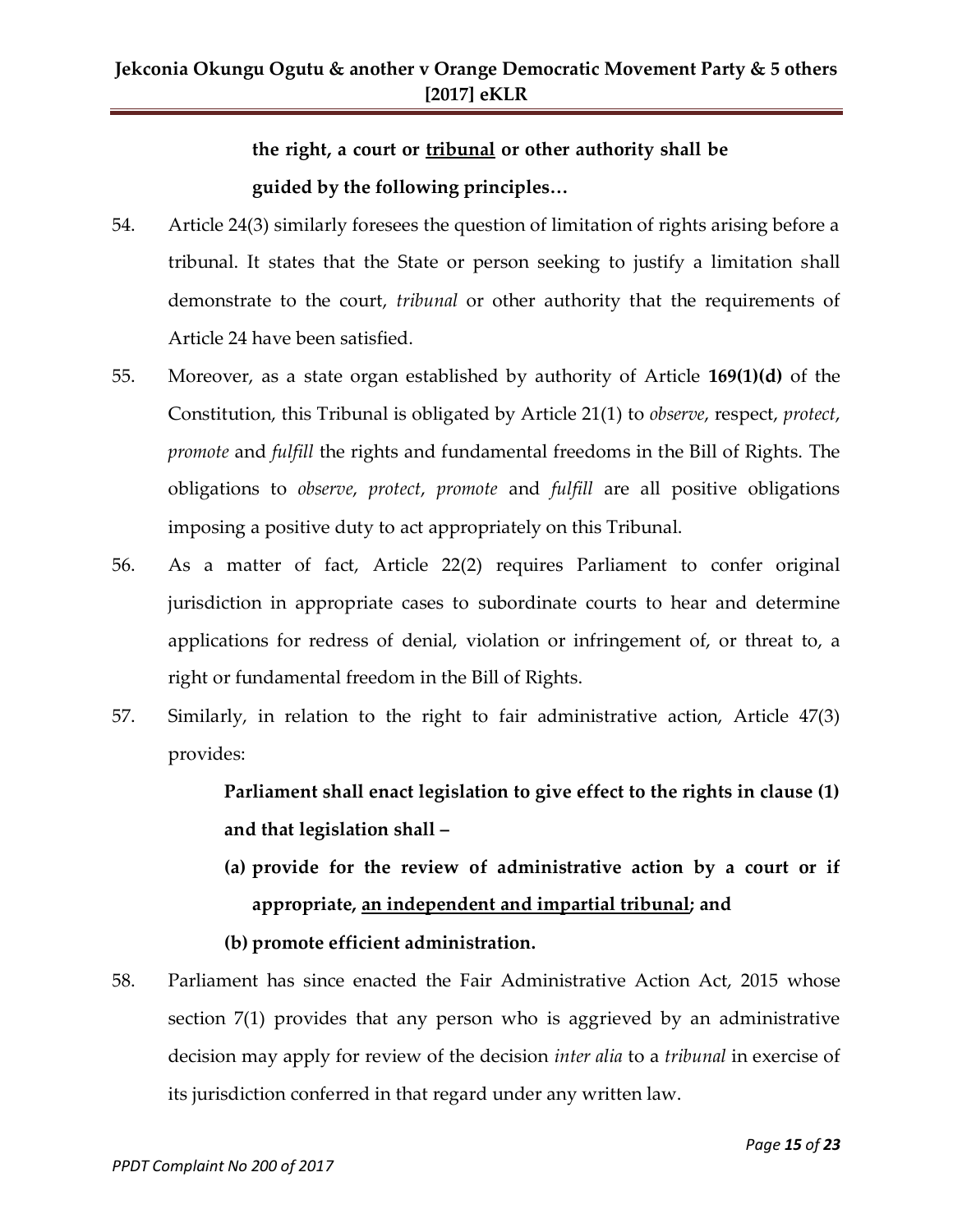59. Concerning the Tribunal's exercise of sovereign power and the Constitution's recognition of the role of this and other independent tribunals in the dispute resolution scheme, Odunga J of the High Court has recently held in *Charles Otieno Opiyo v Orange Democratic Movement Party [2017] eKL*R at **para 38** as follows:

> **It may be argued that the existence of alternative remedies does not oust the jurisdiction of the Court under Article 165(3)(a) and that that jurisdiction cannot be restricted or limited. On that issue, it is important to note that under Article 165(2)(a) as read with Articles 162(2) and 165(5) of the Constitution the High Court has unlimited jurisdiction in Criminal and Civil matters save for matters reserved for the exclusive jurisdiction of the Supreme Court and matters relating to employment and labour relations and the environment and the use and occupation of, and title to, land. However, sovereign power under the Constitution is delegated to** *inter alia* **the Judiciary and independent tribunals. The Constitution therefore clearly recognizes the role of independent tribunals in dispute resolution scheme. Accordingly, where there is an alternative remedy provided by an Act of Parliament which remedy is effective and applicable to the dispute before the Court, the Court ought to ensure that that dispute is resolved in accordance with the relevant statute. Accordingly, I agree with the decision in Pasmore vs. Oswaldtwistle Urban District Council [1988] A C 887 that where an obligation is**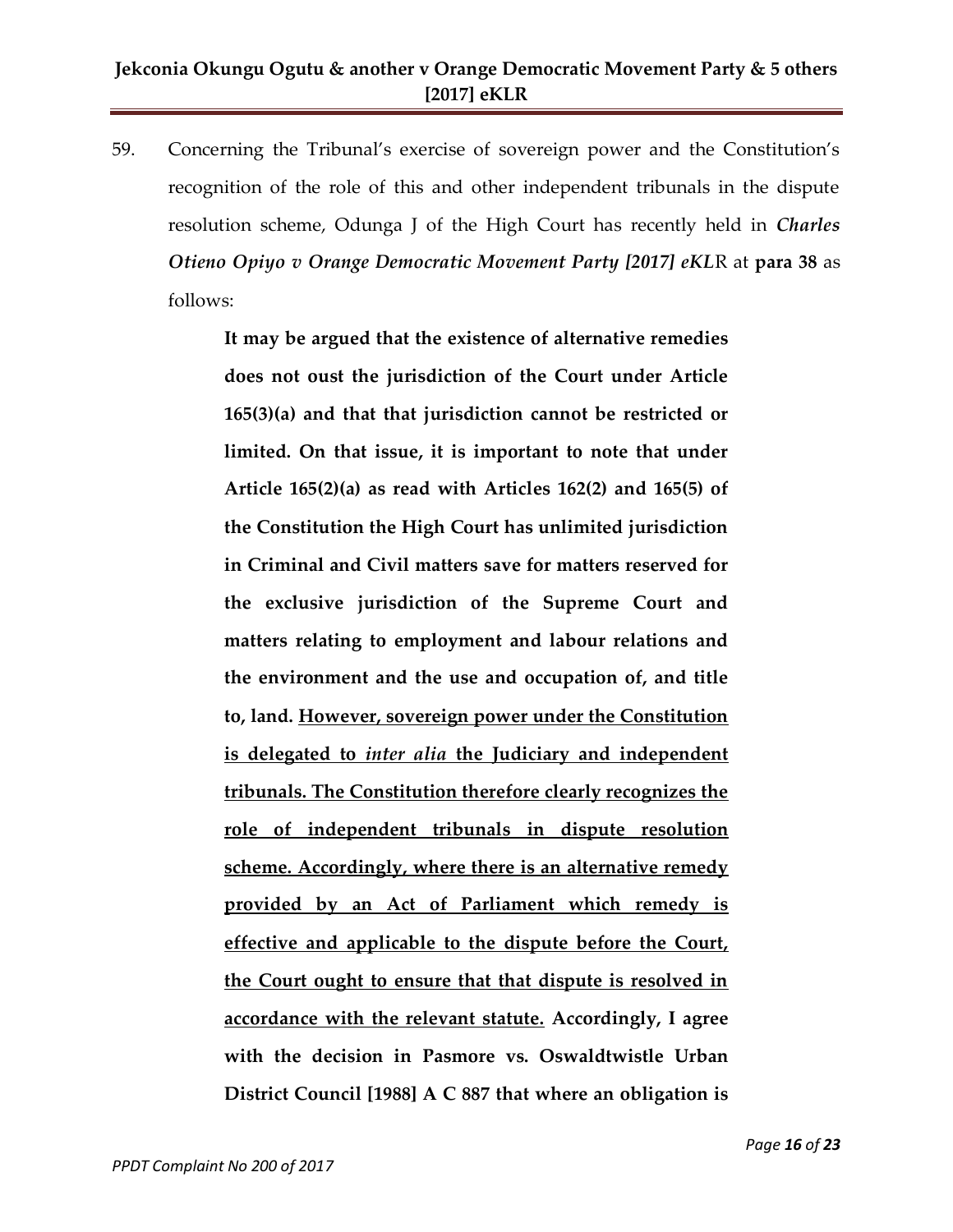**created by statute and a specific remedy is given by that statute, the persons seeking the remedy is deprived of any other means of enforcement.**

- 60. We note that this Tribunal is the first port of call for all political party disputes and that invariably all disputes brought before it are for the enforcement of Articles 38, 47 and 91 of the Constitution. It would be an empty exercise of jurisdiction for us to hold that we can sever disputes before us and determine all aspects of the dispute except denials, violations or infringements of, or threats to, rights or fundamental freedoms in the Bill of Rights. The 3<sup>rd</sup> Respondent did not tell us how a petitioner would surmount the doctrine of *res judicata* in having the severed or residual part of his dispute, relating to the enforcement of the Bill of Rights, heard by the High Court. We were not informed how such twin-pronged litigation of political party disputes would be financed by the Kenyan tax payers.
- 61. Such a piecemeal approach to adjudication of political party disputes would be contrary to the sovereignty of the people which is delegated to the judiciary and to this and other independent tribunals under Article 1(3) of the Constitution. This Tribunal would be misusing the judicial authority conferred on it by the people of Kenya under Article 159 of the Constitution if it adopted the approach suggested by the 3¤d Respondent.
- 62. We hold that contrary to the  $3<sup>rd</sup>$  Respondent's submissions, the proper discharge of this Tribunal's mandate to apply and interpret the Constitution requires it to enforce the Bill of Rights in the limited context of disputes falling under section 40(1) of the Political Parties Act, 2011.
- 63. Needless to say, the High Court retains supervisory jurisdiction over this Tribunal under Article 165(6) and (7) and it can call for the record of any proceedings and make appropriate orders for the fair administration of justice.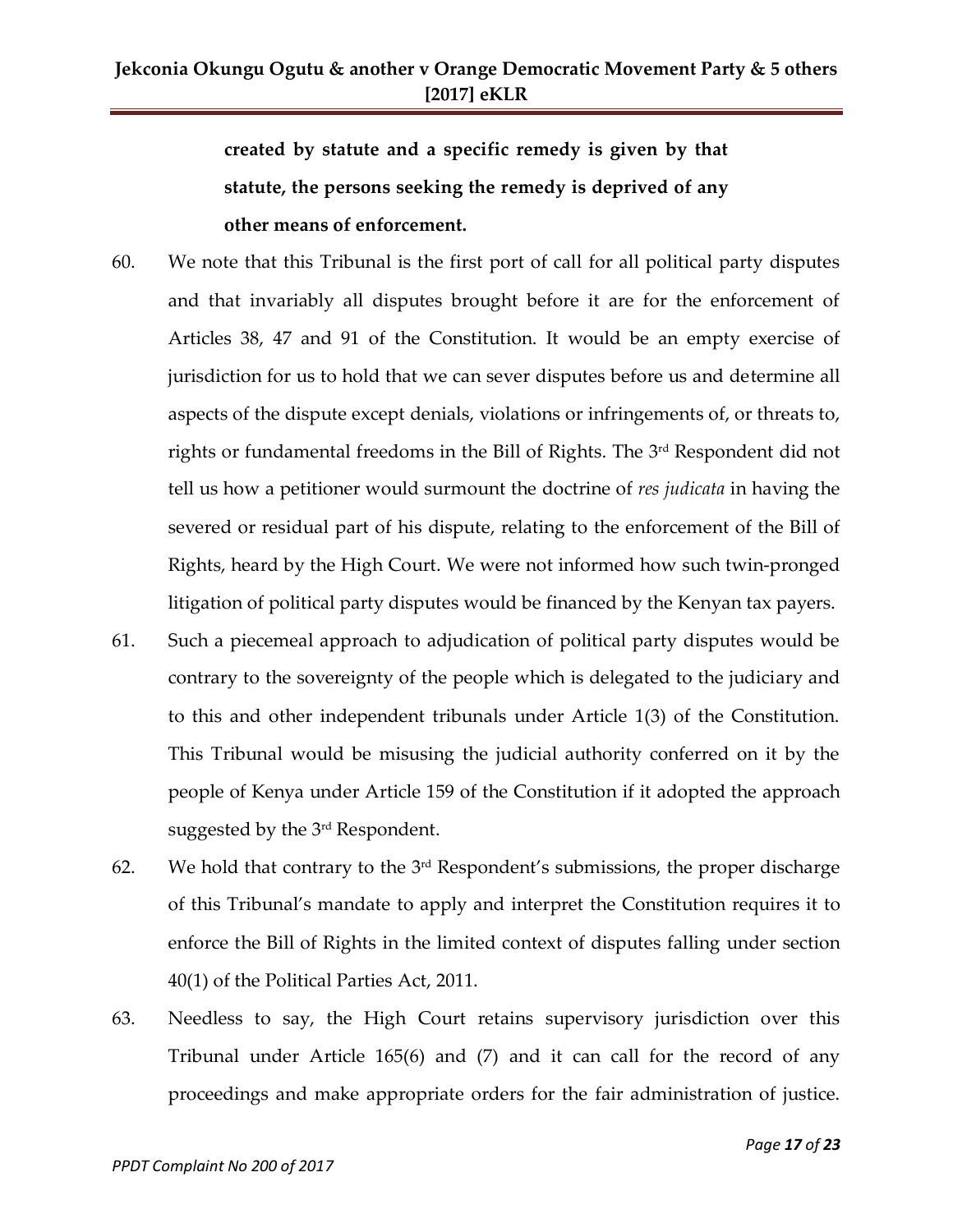We do not see any inconsistency in this Tribunal applying and interpreting the Constitution in resolving the disputes before it, and the High Court's exercise of its jurisdiction under Article 165 of the Constitution.

## **(c) Did the 1st Respondent conduct free and fair nominations for the position of Governor, Siaya County?**

- 64. As submitted by the petitioners, the  $1<sup>st</sup>$  Respondent has a constitutional duty to ensure that its elections are simple, accurate, verifiable, secure, accountable and transparent. What emerges in this petition, however, is that the elections conducted by the  $1<sup>st</sup>$  Respondent for Governor, Siaya County on  $25<sup>th</sup>$  April, 2017 do not come close to meeting the constitutional standard. These nominations were marred by several malpractices which render the nominations unfair, unverifiable and unaccountable contrary to the constitutional as well statutory thresholds, not to mention the 1<sup>st</sup> Respondent's own rules.
- 65. We are bound by the verdict of the Court of Appeal in *Moses Masika Wetang'ula v Musikari Nazi Kombo [2014] eKLR at 33* where it was held that:

**It is an accepted fact that no human activity can be perfect. The conduct of an election is therefore no exception. That notwithstanding, however, for an election to be valid, substantial compliance with the law governing that election is mandatory. For instance, no election can be valid if it is not based on the principle of universal suffrage; if it is not by secret ballot; if it is not transparent and free from violence, intimidation, improper influence or corruption; and if it is not conducted by an independent body and administered in an impartial, neutral, efficient, accurate and accountable manner. No election can be valid**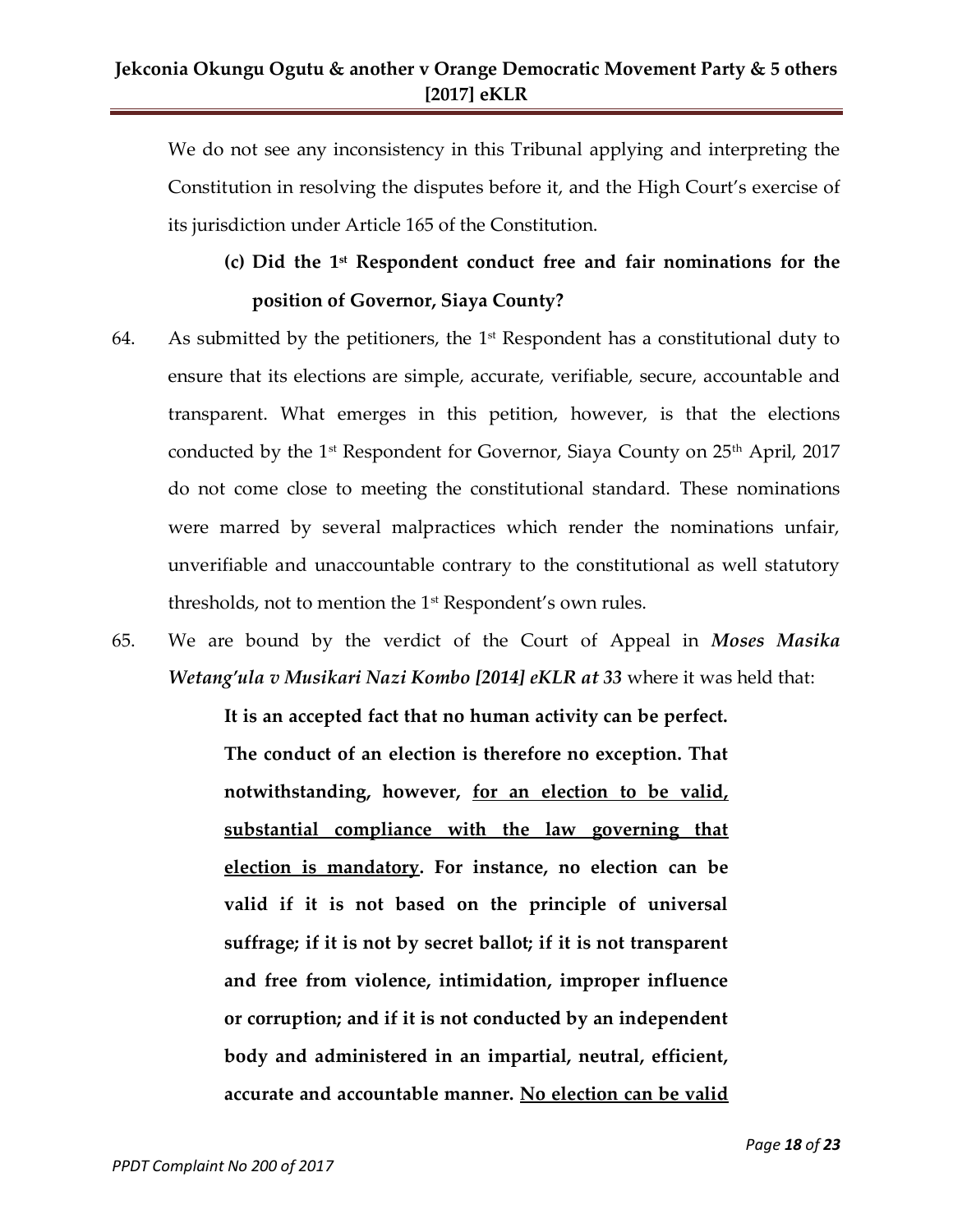**if, whatever method of voting is employed, it is not "***simple***,** *accurate, verifiable, secure, accountable and transparent***"; as well as if "***appropriate structures and mechanisms to eliminate electoral malpractice are [not] put in place***"; and the counting and collation of votes and announcement of the results are not open and accurate. What Section 83 of the Elections Act excuses are minor infractions of these principles or requirements that arise from inadvertent, not deliberate or negligent, human activities in the effectuation of these principles but do not affect the result of the election.**

- 66. Whereas electoral results must be *accurate, verifiable, secure, accountable and transparent* until this moment, no official tallies or returns from the 1<sup>st</sup> Respondent's nominations have been availed to this Tribunal. The directions given by this Tribunal on  $25<sup>th</sup>$  May, 2017 directing the 1<sup>st</sup> Respondent to file those before this Tribunal did not yield much.
- 67. This omission in our view, fortifies the petitioner's claim that results were declared prematurely and by a stranger to the electoral process thus leading to the unavailability of the official documents used in that process. Not even the 3<sup>rd</sup> Respondent could state the name of the Returning Officer who allegedly declared him as having been elected.
- 68. In contrast, the party's own rules forbid such a course of action. Rule 18.7 of the party's Elections and Nomination Rules is in the following salient terms:

**The Constituency Returning Officer shall submit forthwith vote tally to the County Returning Officer who shall make the final tally with respect to nomination for**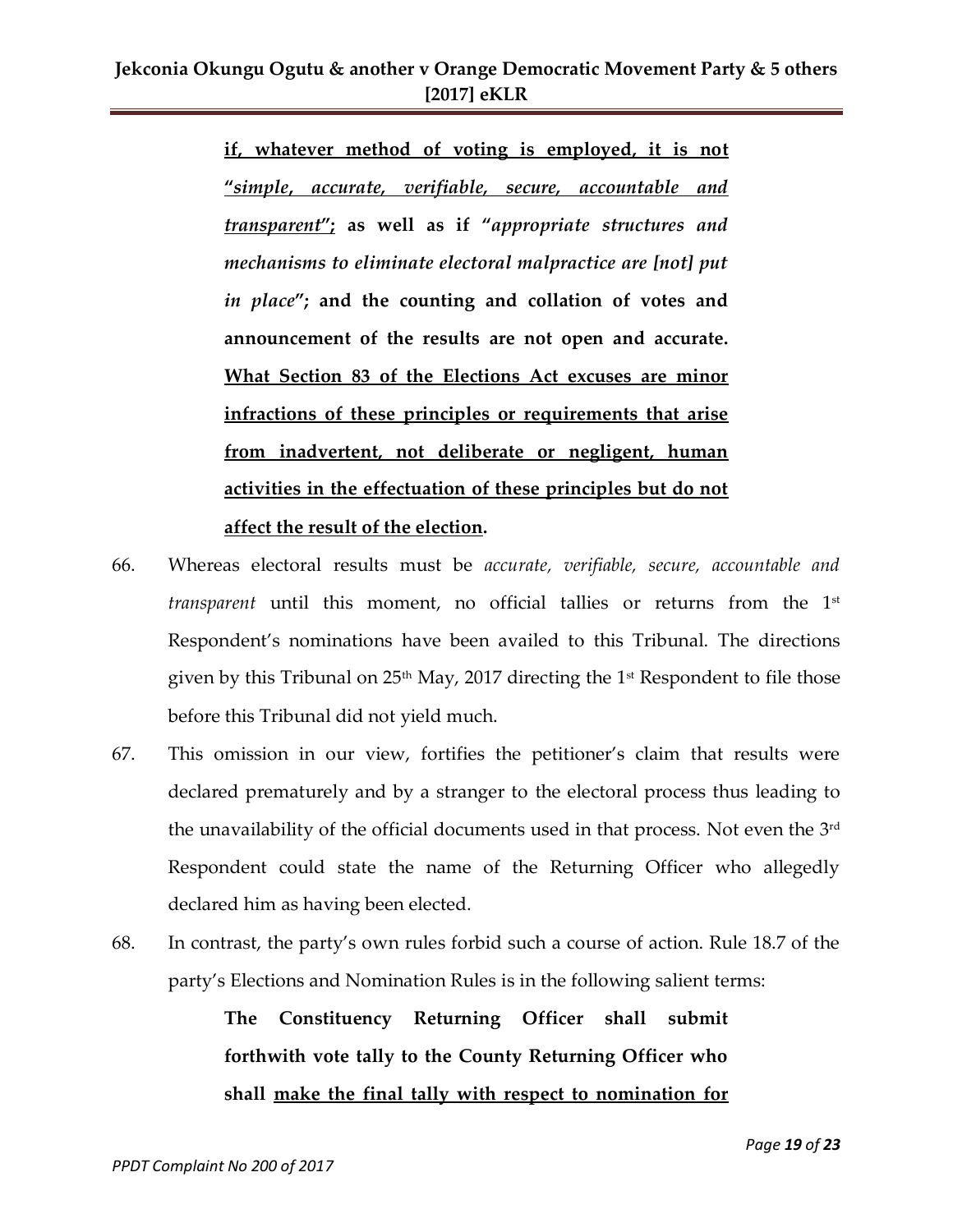# **Members of Senate, Governor and County Women Representatives before making public the result of party nominations for county elections**

- 69. We are satisfied from the evidence on record that the  $3<sup>rd</sup>$  Respondent was declared as having been elected before tallying had been completed. We do not think that the declaration of the 3<sup>rd</sup> Respondent as having been elected while tallying had not been completed is a minor infraction of electoral laws arising from inadvertent human error and one which does not affect the result of the election. We find that this declaration was either grossly negligent or a deliberate design to disenfranchise voters and deny them the chance to vote for their preferred candidate for the position of Governor, Siaya County.
- 70. We are also satisfied that the  $1<sup>st</sup>$  Respondent did not use the party list submitted to the Commission under section 28 of the Elections Act, 2011 in conducting the nominations. This Tribunal has previously recognized the statutory underpinning of the party membership list in *Complaint No 250 of 2017 Jamleck Kamau & 4 others v Jubilee Party & 3 others* **at para 27**

**We note that the requirement for submission of party list or party membership list has statutory underpinning, both under section 7 of the Political Parties Act, 2011 and under section 28 of the Elections Act, 2011. We also note that under section 34(d) of Political Parties Act, 2011, the functions of the Registrar of Political Parties is to verify and make publicly available the list of all members of political parties. To "verify" according to Black's Law Dictionary, means to "confirm or substantiate by oath; to show to be true".**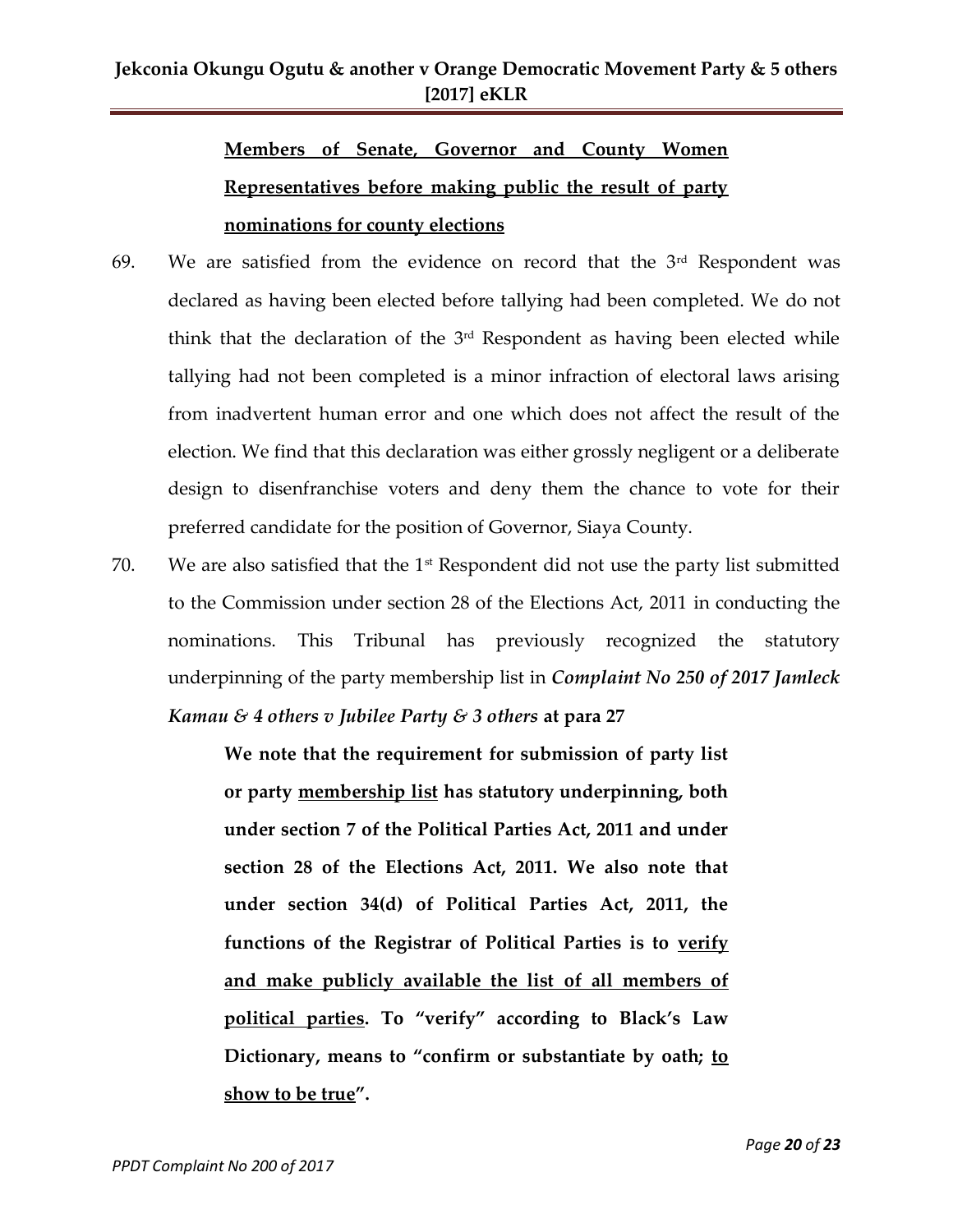71. In *Complaint No 218B Benard Muia Tom Kiala v Wiper Democratic Movement Kenya* we held as follows:

> **The party list is the narrow gate that grants access to participation in political party affairs. It gains even greater significance in relation to party primaries where it serves as the party's register of votes. A political party primary or other political party election conducted in disregard of the party membership list is prima facie a sham and is liable to be quashed by the Tribunal when so moved.**

- 72. We are satisfied that the nominations were unlawfully conducted without any reference to the party list. This infraction permitted non-party members to vote, while excluding party members from the exercise. The result is that there were huge variations between the votes cast for Governor and the other two county positions of Women Representative and Senator. We hold that party members in Siaya were disenfranchised by the failure to use the party list. Nominations are exclusive party-member only affairs. Only those whose names appear in the party list submitted to the Commission under section 28 of the Elections Act, 2011 are eligible to vote.
- 73. The 1st Respondent who was in charge of the election and who has custody of the electoral material used in the nomination process did not avail evidence to rebut the claims that pages torn from exercise books were used as ballot papers in the nomination exercise. That would be a sad scenario for a political party of the  $1<sup>st</sup>$ Respondent's standing and stature. In *Complaint No 48 John Mruttu v Thomas Ludindi Mwadeghu & 2 others* we held as follows:

**Political parties not only enjoy a constitutional status, but also get funds from the public purse and their members.**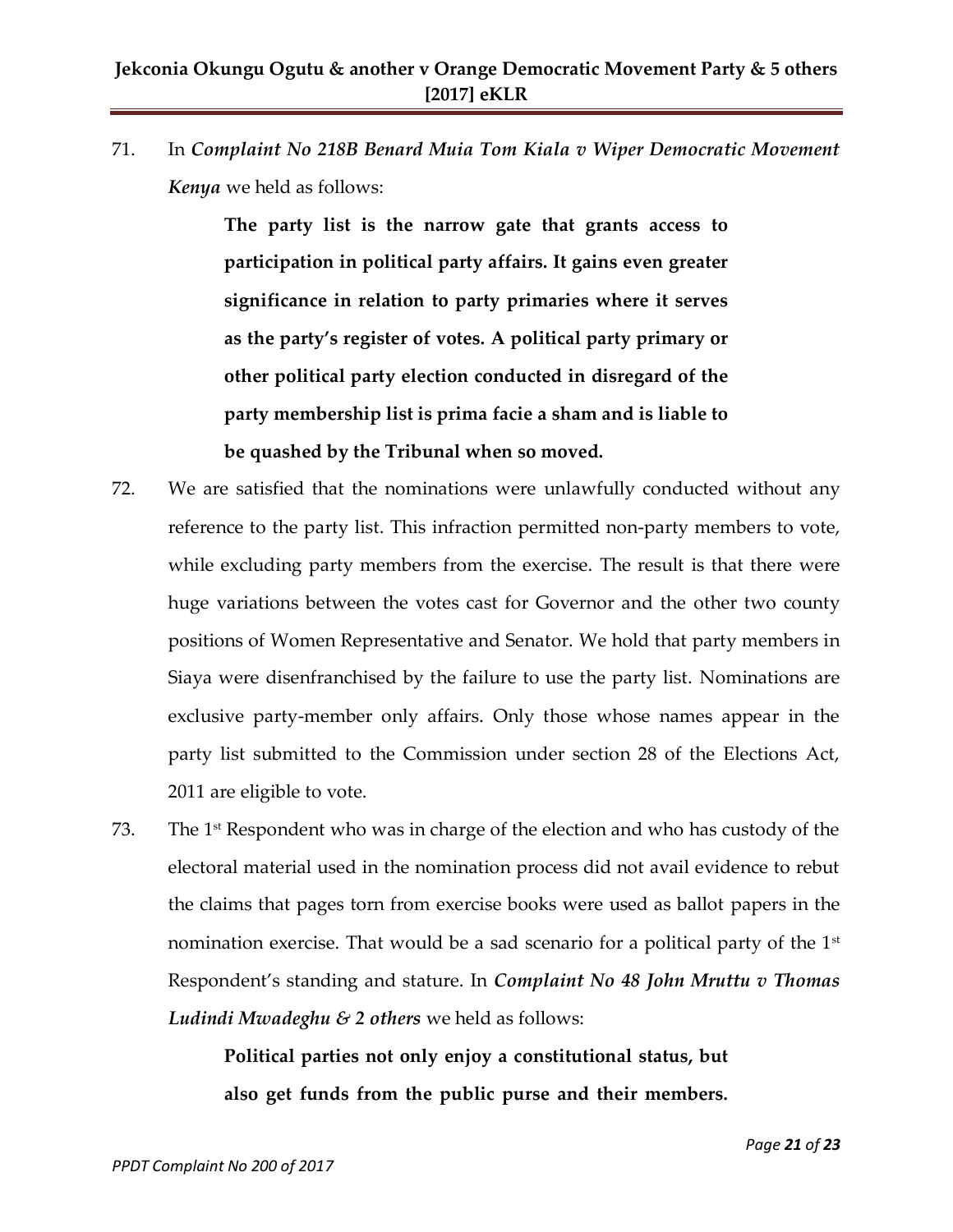**They owe it to their members to invest in proper systems and employ competent personnel who can conduct primaries efficiently and fairly while allowing adequate time for the party to resolve any disputes arising from those primaries.**

74. We have deliberately avoided commenting on the claims of voter bribery and electoral violence in order not to prejudice any subsequent action by relevant agencies. These findings lead us to the inevitable conclusion that the  $1<sup>st</sup>$ Respondent did not conduct free and fair nominations for the gubernatorial position in Siaya County.

#### **(c) What are the appropriate reliefs in this complaint?**

- 75. In *Complaint No 48 John Mruttu v Thomas Ludindi Mwadeghu & 2 others* we held that in every matter over which the Tribunal has jurisdiction, the Tribunal can grant any order that is just and equitable in accordance with section 11(1) of the Fair Administrative Action Act, 2015. The proper discharge of this Tribunal's mandate requires it to grant effective remedies, which means the most appropriate remedy in the circumstances of every case.
- 76. We remain aware of the need to cultivate a political party culture which resonates with Article 91 of the Constitution and establishes political parties as proper agencies of the democratic process bound by the national values and principles of governance. All these are relevant factors which we are duty bound to take into account while crafting the right remedies to the Claimant's wrongs.
- 77. The justice of this case requires us to make the following orders:
	- **(a) A declaration be and is hereby issued that the 1 st Respondent did not conduct free or fair nominations for the position of Governor, Siaya County on 25th April, 2017.**